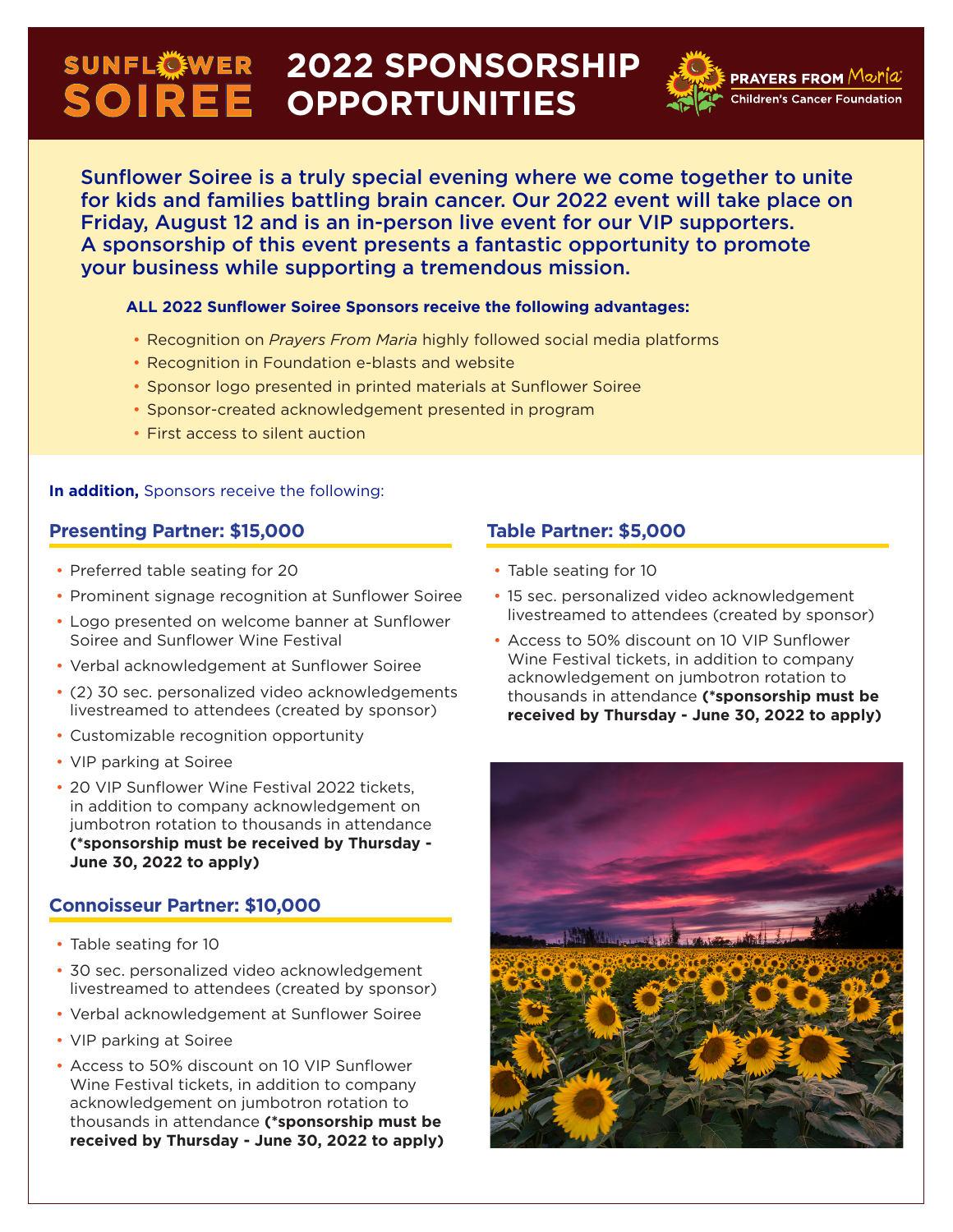## **2022 SPONSORSHIP OPPORTUNITIES**



**PRAYERS FROM** Maria **Children's Cancer Foundation** 

## **Fireworks Sponsorship: \$10,000**

#### **Help us light up the night in honor of childhood cancer awareness!**

- Table seating for 10
- On-stage recognition
- Prominent signage recognition
- 15 sec. personalized video acknowledgement livestreamed to attendees (created by sponsor)
- VIP parking at Soiree
- Access to 50% discount on 10 VIP Sunflower Wine Festival tickets, in addition to company acknowledgement on jumbotron rotation to thousands in attendance **(\*sponsorship must be received by Thursday - June 30, 2022 to apply)**

## **VIP After-Party Sponsorship: \$7,500**

#### **Make your brand the life of the party!**

- Table seating for 6
- On-stage recognition
- Prominent signage recognition at VIP After-Party
- 15 sec. personalized video acknowledgement livestreamed to attendees (created by sponsor)
- Access to 50% discount on 10 VIP Sunflower Wine Festival tickets, in addition to company acknowledgement on jumbotron rotation to thousands in attendance **(\*sponsorship must be received by Thursday - June 30, 2022 to apply)**

## **Auction Sponsorship: \$3,000**

#### **Guests check-in and check your brand out!**

- Table seating for 2
- Premium brand placement throughout the mobile bidding site
- Signage recognition throughout auction area
- 15 sec. personalized video acknowledgement livestreamed to attendees (created by sponsor)

## **Valet Sponsorship: \$2,500**

#### **Drive guests to see your brand!**

- Table seating for 2
- Premium brand visibility to each guest arriving at the Soiree
- 15 sec. personalized video acknowledgement livestreamed to attendees (created by sponsor)

## **Researcher Sponsorship: \$2,000**

#### **Dine with the world's best and brightest!**

- Sponsor a world-renowned researcher to attend and dine with you at the Soiree
- 2 tickets to the Sunflower Soiree

## **Family Hospitality Sponsorship: \$1,000**

#### **Give a family special joy!**

• Sponsor a family affected by childhood cancer to attend the Sunflower Soiree

### **It's a Relief Sponsorship: \$1,000**

#### **When they gotta go...they'll see your logo!**

• Logo on signage inside and outside of mobile restrooms

## **Maria's Chocolate Bar Sponsorship: \$500**

#### **Help make the night that much sweeter!**

• Maria's Chocolate Bar by Malley's is provided to each attendee compliments of this sponsorship

# PLANT THE SEEDS. GROW THE MOVEMENT. HELP US END CHILDHOOD CANCER.